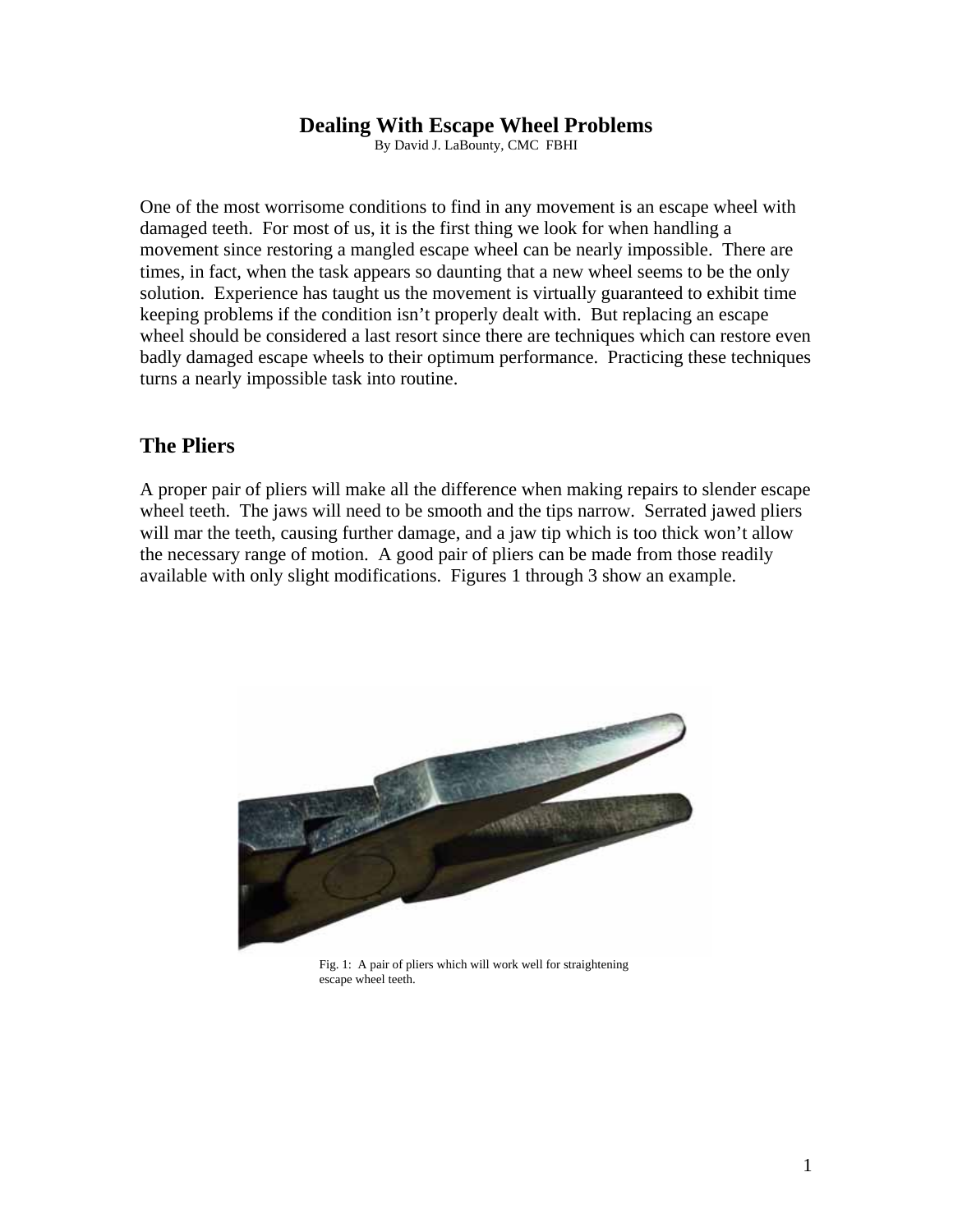

Fig. 2: A readily available pair of pliers (left) can be easily modified for escape wheel repair.



Fig. 3: A pair of flat-nosed pliers showing the areas to be relieved.

Finish the modified surfaces of the pliers to match the rest of the plier body. This is more for aesthetics and professionalism than it is for function. This pair of pliers will quickly become your favorite tool and a rough, ugly finish on the jaws will be a major distraction.

#### **Examine the Wheel**

The first step is to determine whether the escape wheel will need any attention. Problems with out-of-round or slightly short teeth can be very difficult to identify. Bent or damaged teeth are easier to see, especially using an eye loupe. This type of damage will often show up as a discoloration on the tooth; either as a bright spot, where the tooth has been nicked, or as a dark area where a bend is creating shadow. (fig. 4)



Fig. 4: Two escape wheel teeth showing slight damage. Note the irregular line along the tooth face, which can be easily seen with an eye loupe.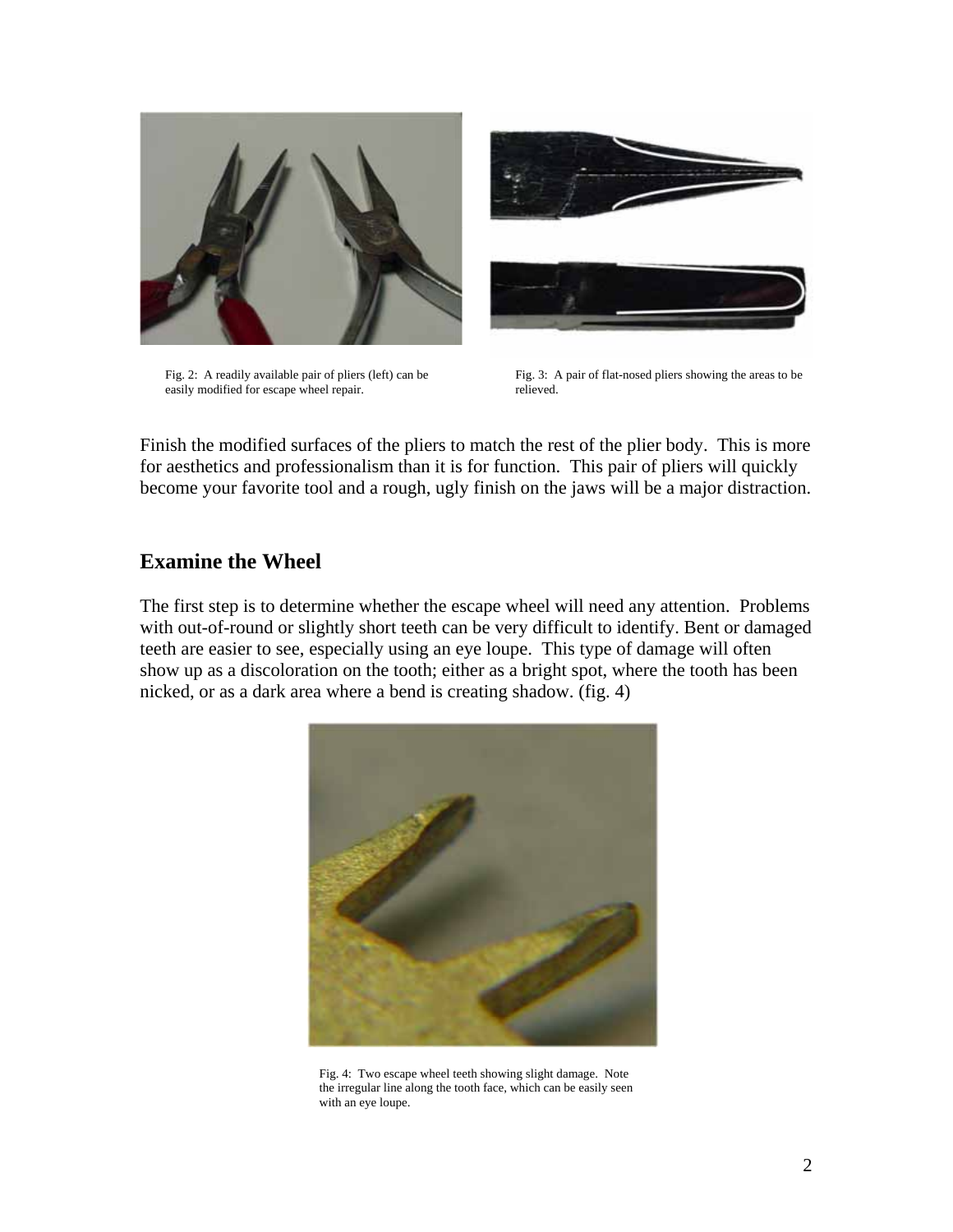It is often easier to *feel* subtle problems rather than see them. Just before polishing the pivots, while spinning the wheel in the lathe, lightly rest a finger on the spinning escape wheel. (fig. 5) Feel for:

Roughness: Indicates a bent, damaged, or short tooth and can also indicate poor indexing A bump: Indicates a damaged or short tooth Pulsing: Indicates an out-of-round escape wheel

A light touch on the escape wheel should produce a soft, smooth feel. If any of the above is present, examine the escape wheel under magnification and determine where the problems are. This should be done after any truing of the shaft, of course, since a bent shaft will produce a similar result. Postpone polishing the escape wheel pivots until all of the problems with escape wheel teeth have been addressed.



Fig. 5: A light touch on the edge of the spinning escape wheel, just prior to polishing the pivots, will allow you to feel a problem.

Examine the escape wheel from the side as well as on edge, paying particular attention to the tips of the escape wheel teeth. If there is a tooth out of alignment, it can be straightened easily at this point, while the wheel is in the lathe. This will give better control and leverage while straightening the tooth. (figs.  $6 \& 7$ )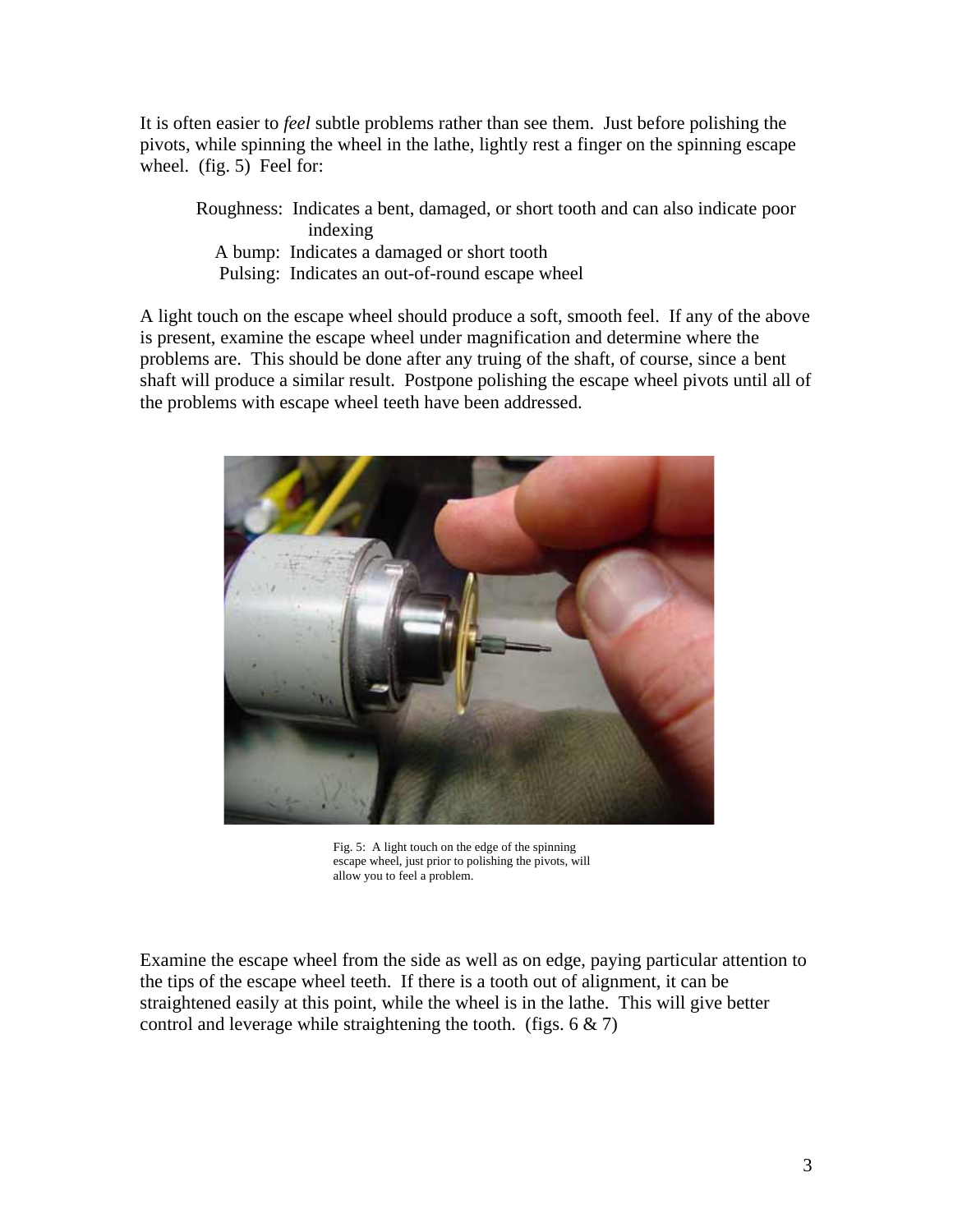



Fig. 6: Tooth bent out of alignment. Fig. 7: Straightening a misaligned tooth.

The escape wheel should also run true in the flat, without any wobble. Large variations may require using pliers to straighten, but most can be done with the fingers. A pinching or twisting action works best. (fig. 8)



Fig. 8: Bringing the escape wheel back to true.

# **Drawing Escape Wheel Teeth**

Bent teeth and tooth tip damage can be corrected with a process which involves pulling the teeth straight. This process, called *drawing*, is done by gripping the tooth with the plier jaws and pulling the pliers off of the tooth while simultaniously gently squeezing the pliers. (fig. 9)

The amount of pressure applied to the tooth while drawing is as important as the attitude and direction of the pull. Too much jaw pressure against the tooth will raise a burr on the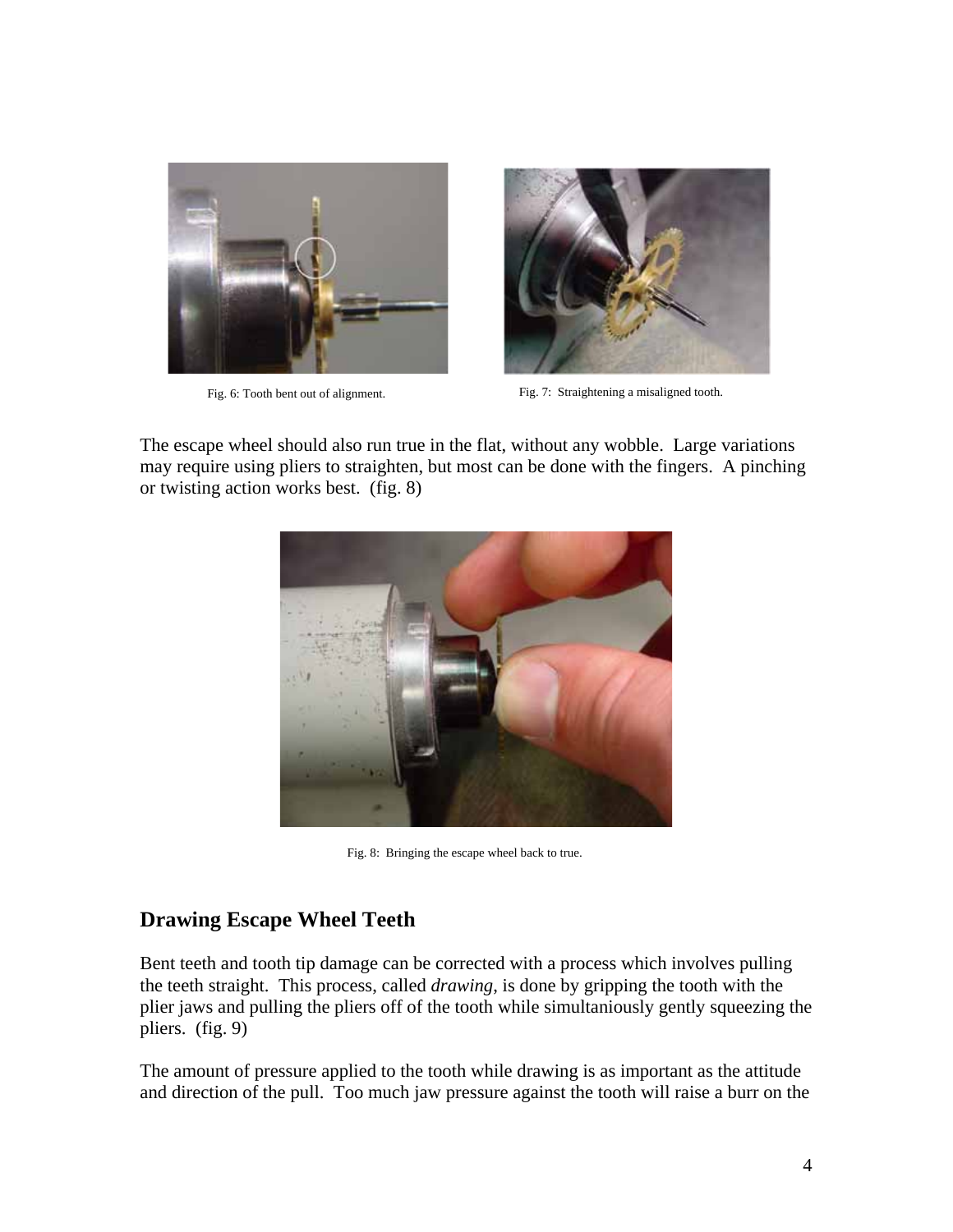outer edge causing significant thinning and weakening of the tooth. Too little pressure and the tooth won't straighten. This process will also stretch the tooth slightly, which is advantageous in the case of a short tooth. Holding the pliers in a somewhat less than square attitude will cause a twist in the tooth, visible at its tip. The direction of the pull should be parallel to the flat face of the escape wheel tooth. Note that this direction isn't always radial!



Fig. 9: Drawing escape wheel teeth to straighten. Note--The work is being well supported.

This technique will work best if done with plenty of support and in a consistent manner. Very good results will be realized when drawing all of the teeth but this must be balanced with the need to do so. If only one tooth requires attention, it is not an advantage to draw all of the teeth. Conversely, if there are very few teeth which don't need attention, better results will be had by getting in a rhythm and drawing them all.

# **Planish the Teeth**

Another technique, which can be used in conjunction with drawing, is called *planishing*. (fig. 10) Lightly hammering on the sides of the teeth with a glancing blow will harden, flatten, and stretch the teeth as well as smooth out any burrs caused by the drawing process. This should be done with a brass hammer so as not to leave marks on the rim of the wheel or tooth. Good technique and support is as important for planishing as it is for drawing. The direction and force of the blow must be carefully controlled so as not to cause damage to the wheel or teeth. Blows which are too aggressive will cause the wheel to become severely out-of-round, so be light handed. Watch for the changes in the surface of the teeth rather than just blindly bashing. Care should be taken to use the flat face of the hammer and not catch an edge which will leave a dent in the wheel.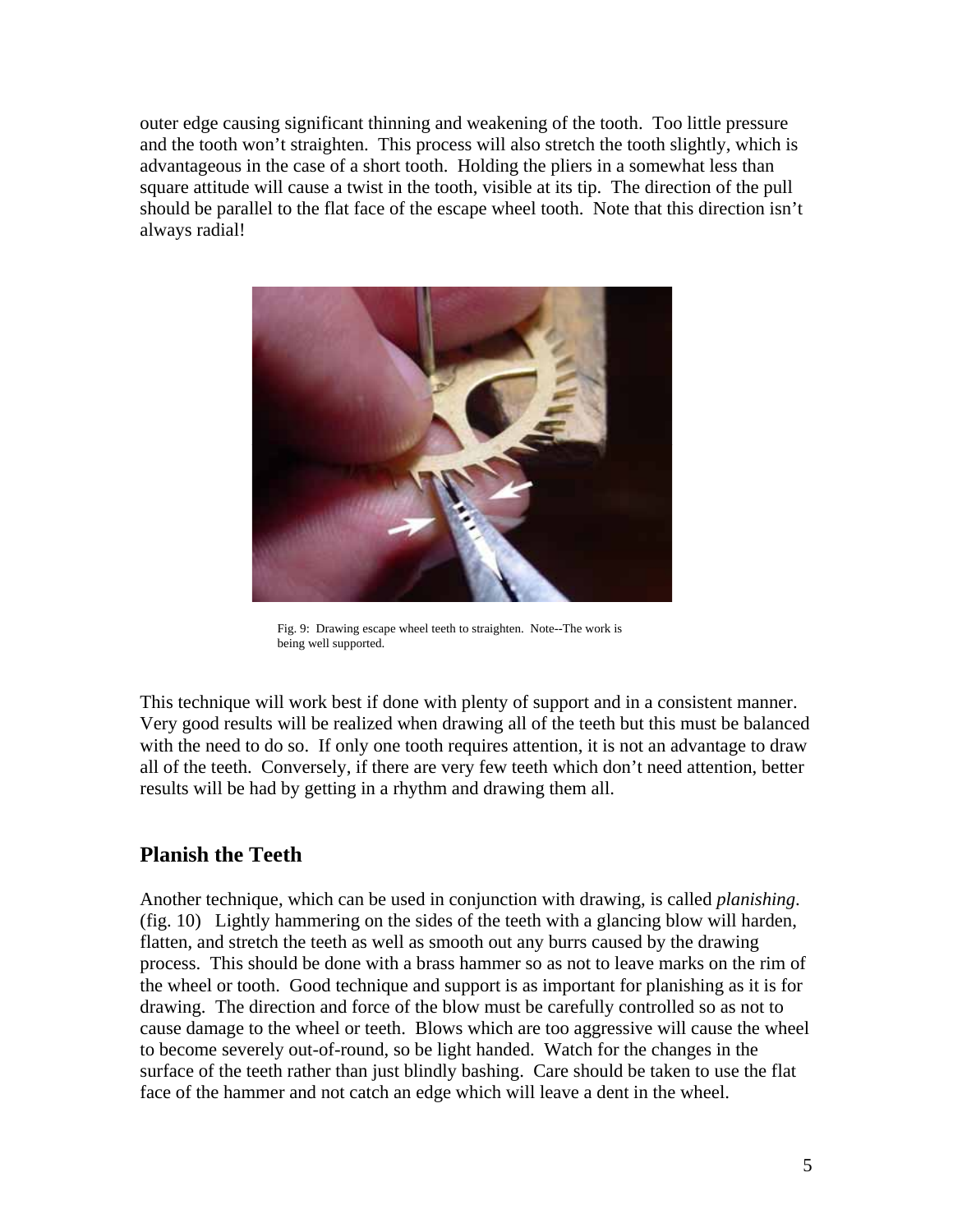

Fig. 10: Planishing the escape wheel teeth. Light, glancing blows will flatten, harden, and slightly stretch the teeth.

The blows of the hammer should be glancing and in a direction parallel to the flat face of the tooth. This will keep the tooth straight and minimize indexing errors. Support the wheel on a bench block and get in a rhythm as the wheel is rotated. As with drawing, planishing the whole wheel will produce the best results. Sometimes it is necessary to flip the wheel and planish the other side as well, but too much will distort the wheel.

# **Indexing the Teeth**

The evenness of tooth spacing is difficult to visualize without something to use as a reference. Teeth that are grossly bent out of position will be fairly evident, but those that are bent gradually or at the root may be more difficult to identify. An easy and quick method to visually identify teeth that are poorly indexed is by using Rodoco, a clay-like material, to make an impression of a good area of teeth. (fig. 11) This impression can then be used as a reference for the rest of the wheel. (fig. 12) Examine the teeth under magnification and true any which are poorly indexed.



Fig. 11: Make an impression in the Rodoco of a section of good teeth to use as an indexing reference.



Fig. 12: Use the impression to compare the spacing of the teeth on the rest of the escape wheel.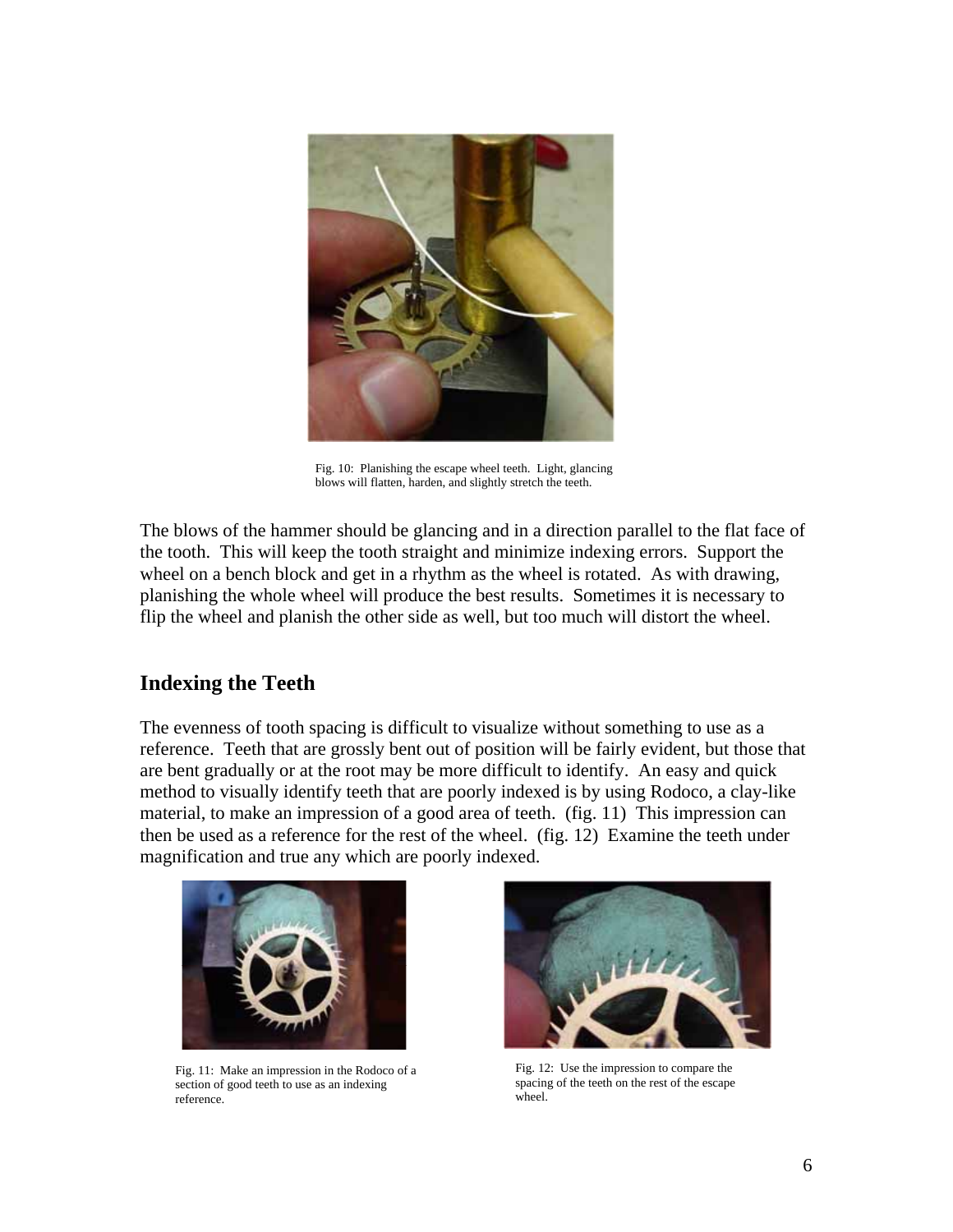# **Tip Escape Wheel Teeth to True**

With all of the drawing, planishing, bending, and straightening of the teeth it is very likely they are now different lengths. In order to bring the escape wheel back to true following these processes, or round up a slightly oblong wheel, it will be necessary to accurately tip the teeth. This should be done before the pivots are polished since you must chuck up on the pivots for accuracy. (fig. 13) *Note: If a wheel is extremely out-ofround, it may be better to remount it. Also, it may be necessary once the wheel has been rounded up, to file back the thicker tooth tips so they are consistent.*



Fig. 13: Turning the escape wheel on the pivots will offer the highest degree of accuracy when tipping the escape wheel teeth.

There are several different methods of tipping the escape wheel teeth depending on the tools available—but in all cases, support is the key. The following are just a few examples:

1. File and T-rest method—(fig. 14) This method doesn't require expensive tooling but it does require a careful touch. Even a slight slip of the hand could cause severe damage to the escape wheel teeth. It involves resting the file on the T-rest and rocking it into the escape wheel teeth. A careful adjustment of the T-rest is important so as to offer as much support as possible. There are a number of disadvantages to this method but an inability to accurately limit the amount of material removed from the teeth is the biggest drawback.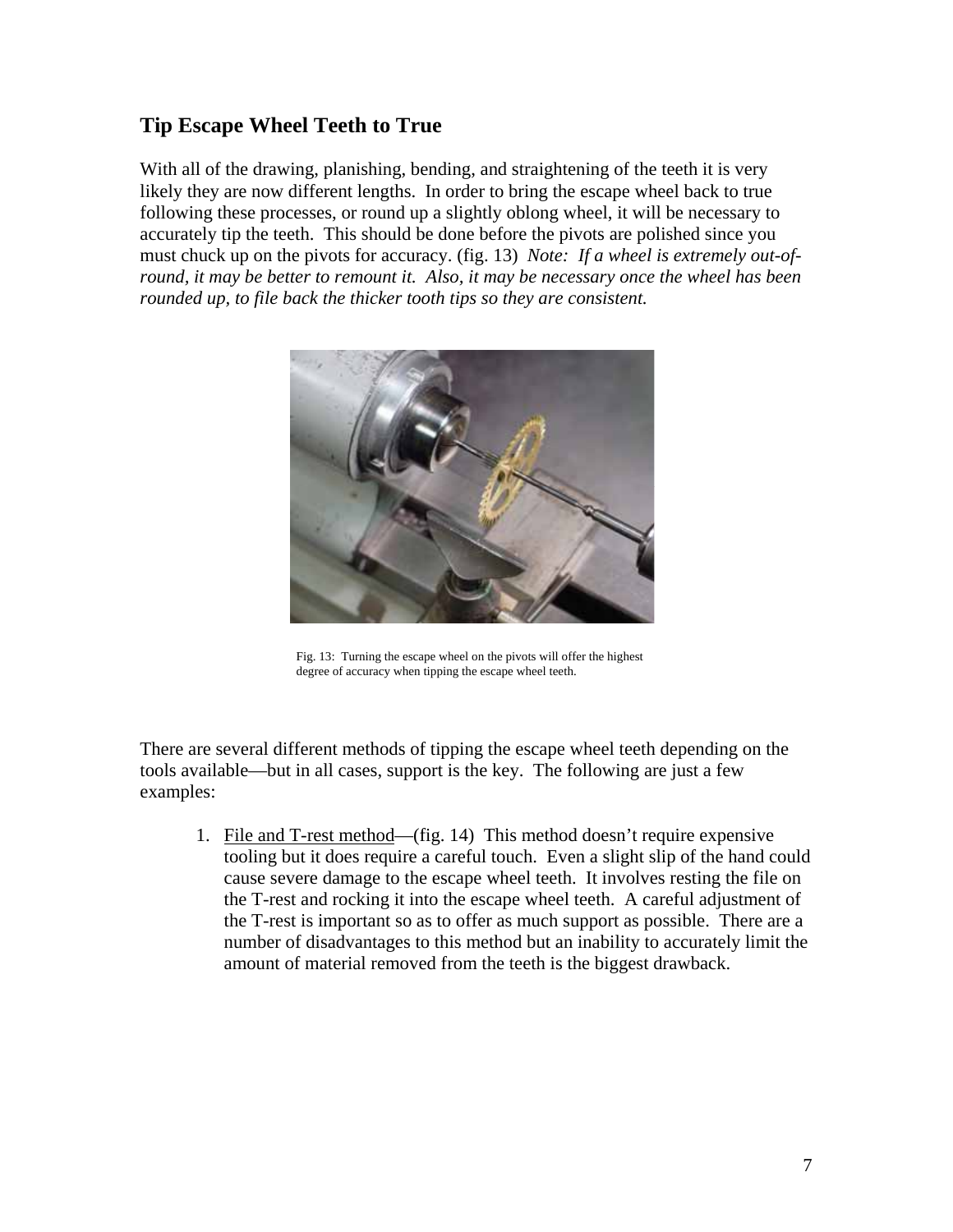

Fig. 14: Using a file and T-rest to machine the escape wheel to true. (There are better ways.)

2. Hand graver method—(fig. 15) Slightly better than filing, this method allows you to *see* how much material you are removing from the escape wheel teeth. It still lacks the ability to accurately regulate how much material is removed however. The hand graver should be sharp and properly supported on the Trest. The T-rest must have a smooth surface to allow unimpeded travel of the graver and it should be properly presented to the escape wheel.



Fig. 15: Using a hand graver to tip the escape wheel to true.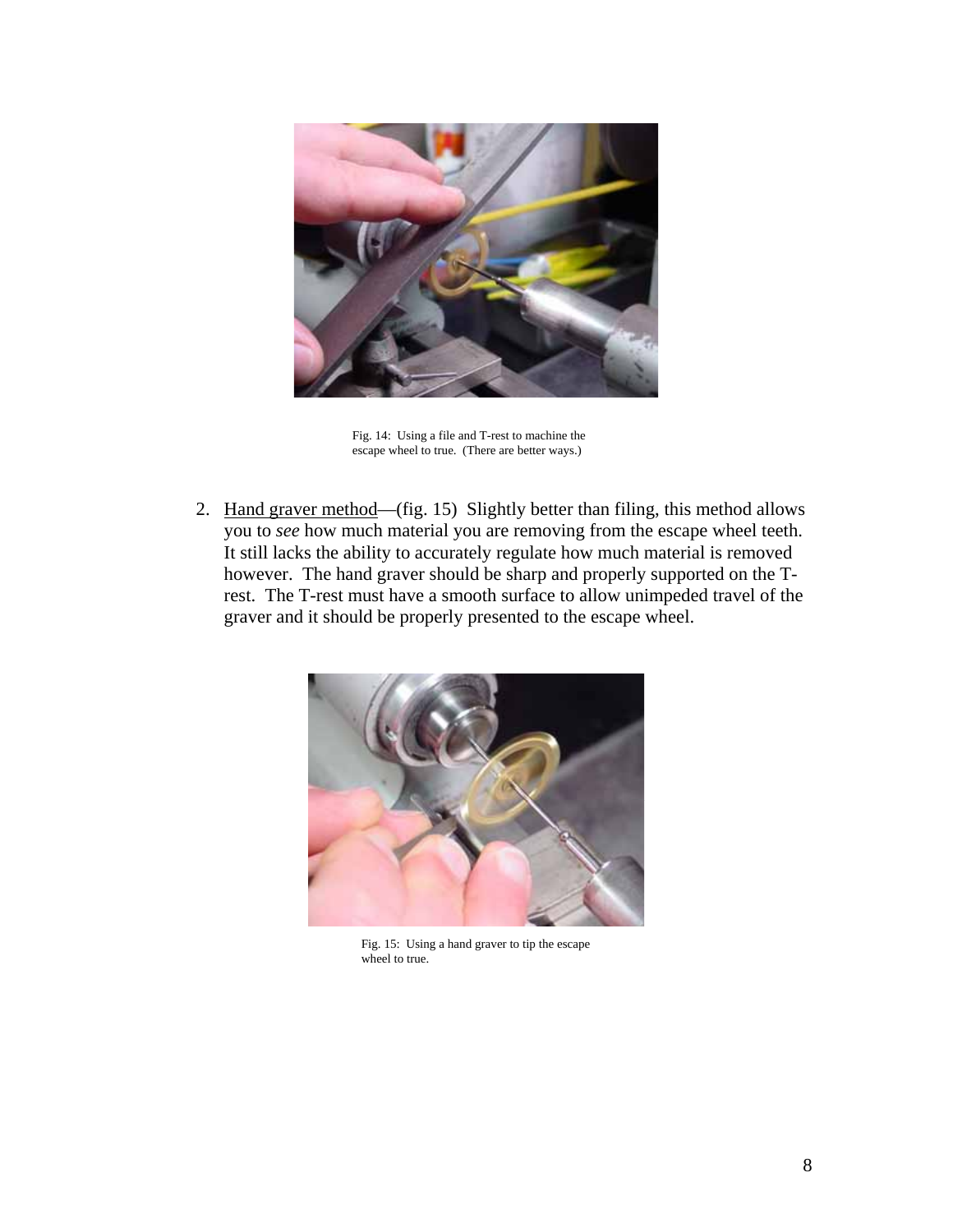3. Cross-slide method—(figs. 16  $\&$  17) The most accurate method of tipping the escape wheel teeth is with the use of a cross-slide. Either a screw feed or a lever feed (with stops) cross-slide will allow you to see how much material is removed with the added advantage of limiting how much material is taken off. A properly shaped and sharpened tool bit is a must!



Fig. 16: Tipping the escape wheel teeth with a screw feed cross-slide.



Fig. 17: Tipping with a lever feed cross-slide. Note the stop limiter at arrow which allows control of how much material is removed.

Regardless of which method is used, there are certain procedures to follow when tipping the escape wheel teeth.

The wheel should be machined in a direction such that the burr occurs on the nonworking face of the escape wheel teeth. This will preserve the acting face of the tooth when the burrs are removed.

Only remove as much material as necessary. Watch for teeth that show dark tips. This will indicate a tooth which is too short and that more machining is needed. The machined teeth will show up bright and shiny at the tips, while the short teeth will be dark and dull. (fig. 18) Once every tooth shows a bright tip, the wheel is round. Not every tip must be totally machined, however. If there is only one tooth remaining which shows a slight machine line, the wheel can be considered true. (fig. 19) It is better to stop machining at this point rather than remove too much material.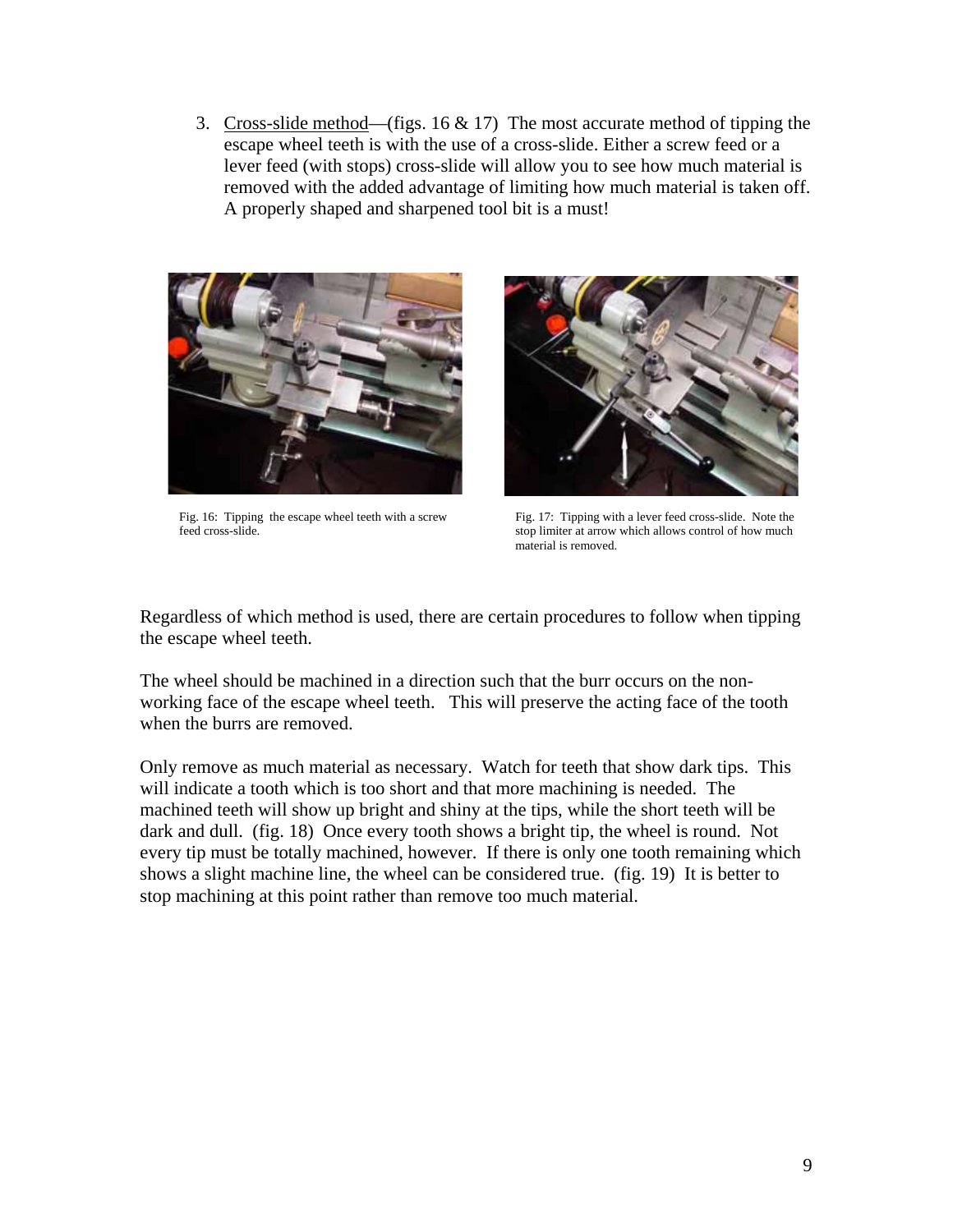

Fig. 18: Looking through a loupe, machined teeth will show a bright tooth tip (bottom) while short teeth will be dark (top). Dark teeth indicate more machining is needed.



Fig. 19: The wheel can be considered true when the last dark tooth on the wheel just barely shows a bright spot.

Once the teeth have been machined true, examine the tips for twisting. (fig. 20) This is usually caused when drawing the teeth straight and is a symptom of the pliers not being held square with the teeth. This condition must be corrected for the escape wheel to function properly. Simply twist the tip of the tooth with the pliers until it is straight.



Fig. 20: A twisted tooth tip. This is probably due to faulty technique during the drawing process. Following tipping, these twisted teeth should be straightened.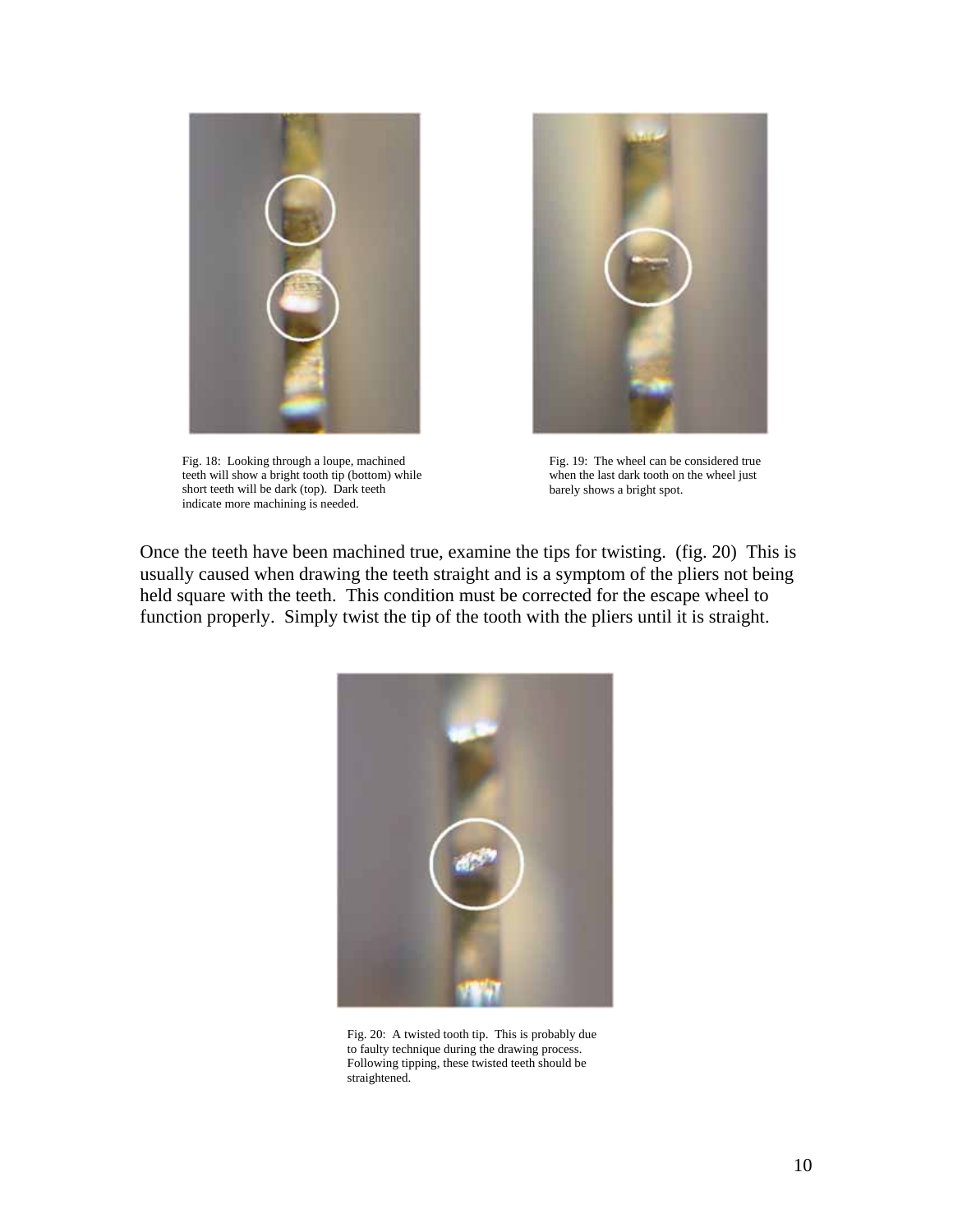# **De-Burring the Escape Wheel Teeth**

Once the escape wheel teeth have been tipped, they will be left with a slight burr which must be removed. One of the quickest and easiest ways to do this is to spin the escape wheel on the buffer. (fig. 21) Present the side edge of the escape wheel to a brass bristle buffing wheel. A brass wheel is used so as not to damage the brass escape wheel. Let the escape wheel spin in the fingers with just enough pressure on the shaft to give slight resistance but with enough control that the escape wheel can't get away. If the buffer grabs the wheel and tears it out of our fingers…



Fig. 21: De-burring the escape wheel teeth by spinning on the buffer. Note a brass brush is used to prevent damage to the wheel.

An added benefit of spinning the wheel on the buffer is that it removes the particulates embedded in the teeth which cause ruts in the pallets. The particulates are steel (from the pallets themselves), dirt, and dried oil. Since the brass is softer than the steel particulates, the steel becomes embedded in the working surface of the teeth creating a charged lap. To reduce the amount of future wear on the pallets, the escape wheel should have these particulates removed even if not de-burring.

The burrs can also be removed with a file if a buffer isn't available or if spinning doesn't completely remove the burrs. (fig. 22) Support the wheel and use a consistent motion when filing. That may mean you have to count your filing strokes in order to be able to dress each escape wheel equally. Feel the back of the tooth with a fingernail to be sure the burr is completely gone.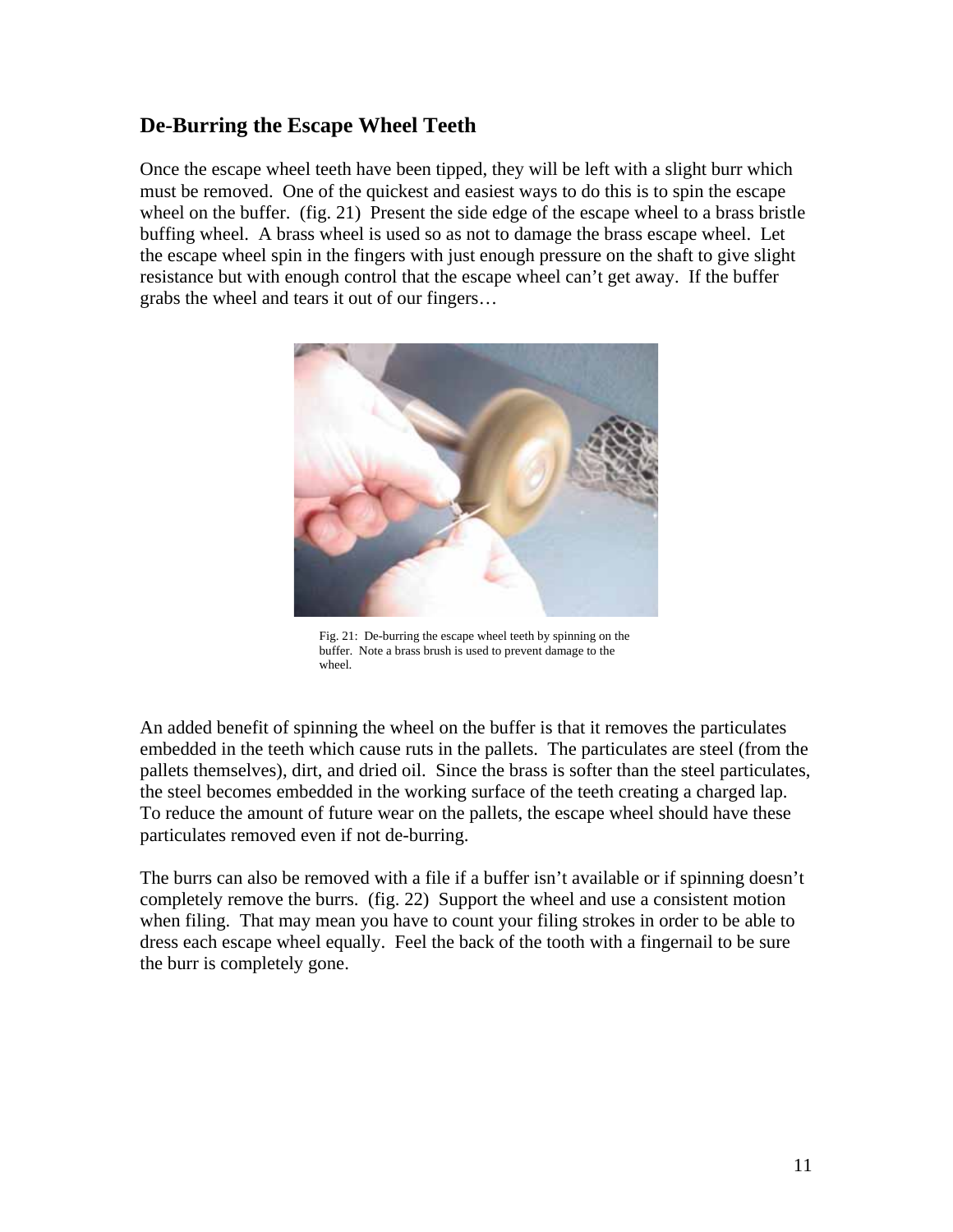

Fig. 22: Removing burrs by filing. Use consistent strokes to be sure each tooth is treated the same and support, support, support.

# **Check the Indexing One Last Time**

Check the spacing between the teeth again using Rodoco. It is possible for a tooth to be bumped during all of the handling and it is preferable to be sure everything is correct before the escape wheel is in the movement. Make any adjustments necessary.

#### **Final Results**

Polish the escape wheel pivots and then take one last look through the loupe at the escape wheel teeth. The idea is to have improved the quality of the teeth and not caused more damage. (fig. 23) Once the escape wheel is installed, be prepared to make adjustments to the escapement drops. Drawing and planishing will lengthen the teeth but not always enough to compensate for tipping. When it is all done, sit back and enjoy the results!



Fig. 23: Once all of the drawing, planishing, indexing, tipping, buffing, and filing is done, the damaged teeth should look much better.